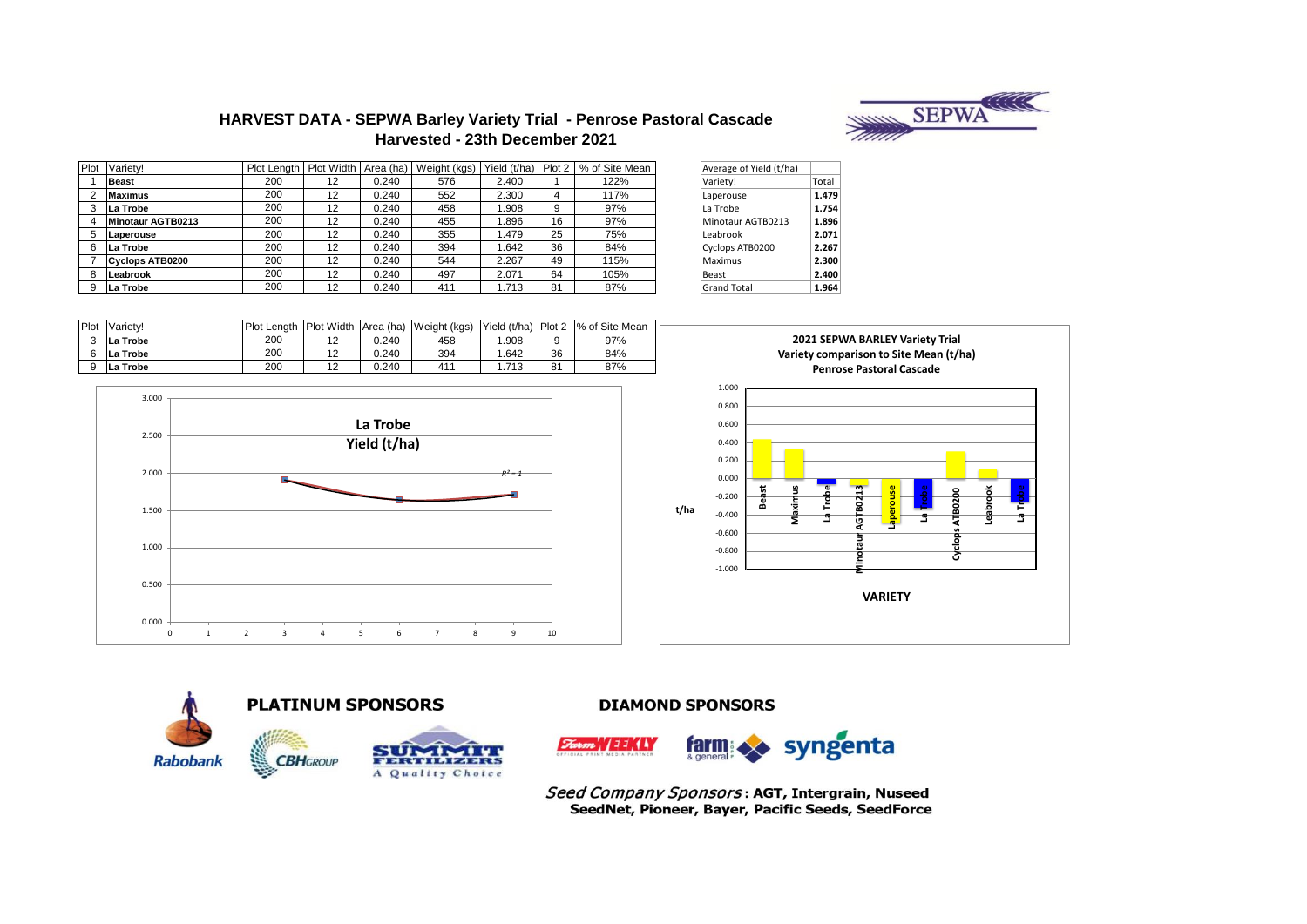



|      |                   | Yield  |                |
|------|-------------------|--------|----------------|
| Plot | Variety!          | (t/ha) | % of Site Mean |
|      | Beast             | 2.400  | 122%           |
| 2    | Maximus           | 2.300  | 117%           |
| 3    | La Trobe          | 1.908  | 97%            |
| 4    | Minotaur AGTB0213 | 1.896  | 97%            |
| 5    | Laperouse         | 1.479  | 75%            |
| 6    | La Trobe          | 1.642  | 84%            |
| 7    | Cyclops ATB0200   | 2.267  | 115%           |
| 8    | Leabrook          | 2.071  | 105%           |
| 9    | La Trobe          | 1.713  | 87%            |

#### **Site Details**

**Seeding Rate:** 

**Soil Description:** Duplex Duplex **Site Mean (t/ha)** 1.964<br> **Date Sown:** Sunday, 23 May 2021 **1.964 Probability Probability** 1.964 **Date Sown: Probability Probability Probability Probability Probability Probability 0.134 Date Harvested** Thursday, 23 December 2021 **Least significant difference 5%** 0.6863<br> **Seeding Rate:** 65 kg/ha 00 65 kg/ha 00 65 kg/ha 00 65 kg/ha 00 65 kg/ha 00 65 kg/ha 00 65 65 65 66 66 66 66 66 66 Thursday, 23 December 2021

#### **Plot Dimensions**

| Length<br>(m) | Width (m) | Area (m2) | <b>Conversion Factor</b> |
|---------------|-----------|-----------|--------------------------|
| 200           | 12        | 0.240     | 4.17                     |



## **PLATINUM SPONSORS**



## **DIAMOND SPONSORS**



**Statistical Analysis** 

Seed Company Sponsors: AGT, Intergrain, Nuseed SeedNet, Pioneer, Bayer, Pacific Seeds, SeedForce